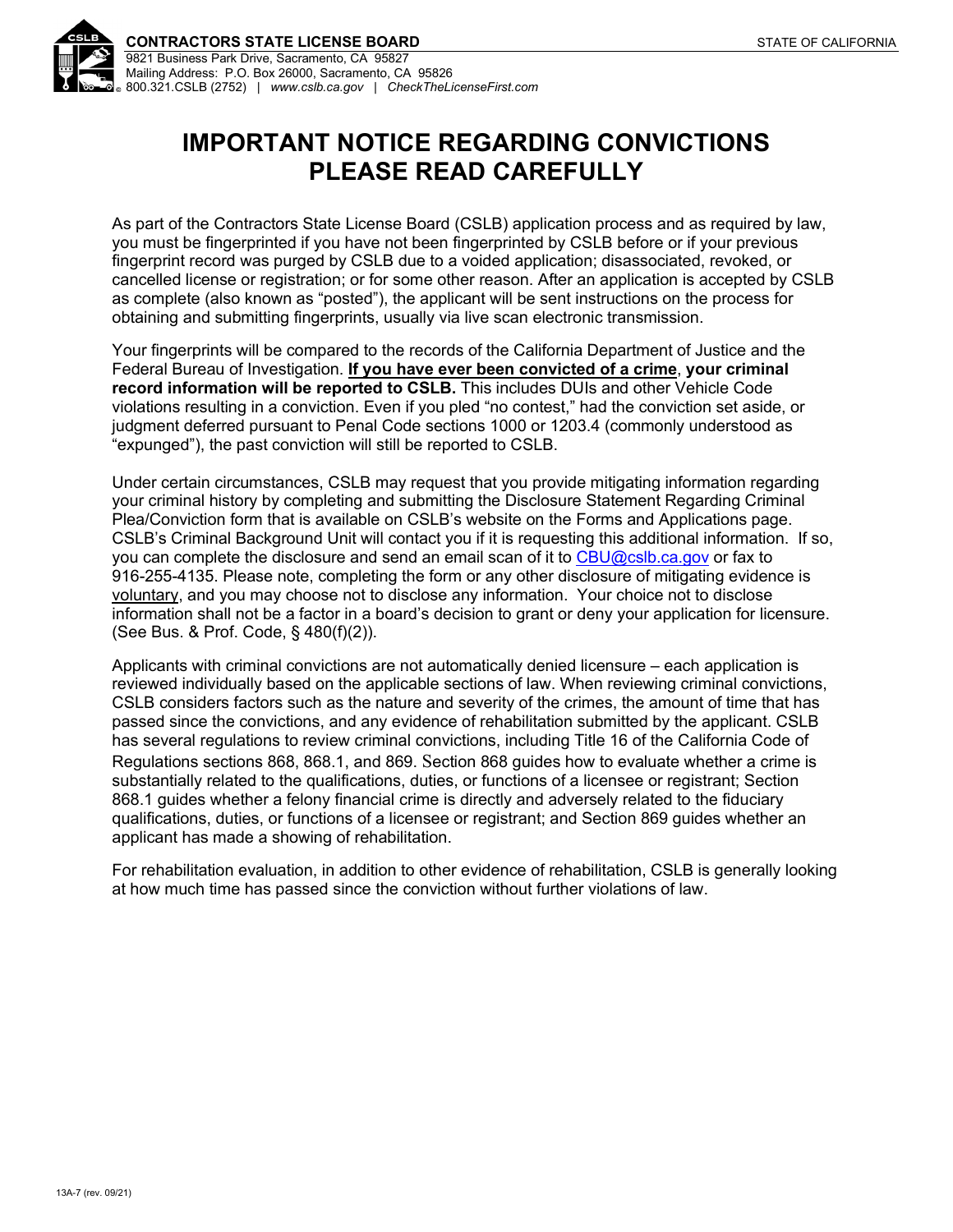

## **APPLICATION TO ADD NEW PERSONNEL TO EXISTING CORPORATE OR LIMITED LIABILITY COMPANY LICENSE General Information**

Listed below is general information to assist you as you complete the attached application. **Do not submit this General Information portion with your completed application** – the actual application begins immediately following this section on Application – Page 1 of 2. Before you submit your application, please review it and be sure that you have completed all requested information. Your application may be returned to you if it is insufficient or incomplete. You must provide any missing information, make corrections, and resubmit your completed application to CSLB within **90 days** after the date that it was returned to you or your application will be deemed abandoned and will become void. You cannot reinstate an abandoned application – you must submit a new application and \$125 application fee if you wish to reapply.

**Complete the application legibly in black or dark blue ink, with a typewriter, or on CSLB's website using the form-fill feature.** Forms completed in pencil will be returned to you. Please make sure that you and other authorized individuals sign and date the application. **Leave no space blank.** If a particular question or request for information does not apply to you, write "N/A" in the blank space to indicate that the question has received your attention but that it is not applicable. The "#" symbol is used interchangeably with the word "number" where space is limited on the application.

### **Limited Liability Company (LLC) Personnel and Liability Insurance Requirement**

If the existing license is an LLC, you will be aware that **all** LLC licenses are required to have liability insurance in an amount that is not less than one million dollars (\$1,000,000) or more than five million dollars (\$5,000,000), based on the number of personnel of record on the license. For five (5) or fewer personnel, the amount is not less than \$1 million. For each additional member of the personnel, the amount increases \$100,000, up to \$5 million maximum. For example, an LLC that has eight (8) members of personnel would be required to carry a \$1,300,000 liability insurance policy. Therefore, the additional personnel being added with this application may result in the need to increase the amount of the liability insurance. (*Business and Professions Code [BPC] section 7071.19*)

LLCs can have managers or members that are corporations or other LLCs, as opposed to individual people. When an LLC has corporate or LLC managers or members, complete Section 2 for those companies, omitting the fields that do not apply (e.g., date of birth, SSN/ITIN, and driver license number). Since corporations and LLCs are incapable of signing documents (e.g., applications, renewals, etc.), you must **also** report at least one individual person who will be an authorized responsible signer for that company. To do this, you must make a copy of Page 1 of the application after Section 1 has been completed and fill in portions of Section 2 using this individual person's personal information. Identify that person as the "Authorized Signer for \_\_\_\_\_\_" (inserting the name of the corporation or LLC on behalf of which the individual person will sign). This individual person will not be part of the official license personnel of record (unless they are also an actual responsible manager, member, or officer of the LLC), but their information will be maintained by CSLB for signing purposes only.

### **Fingerprint Requirement**

**Please be sure to read the Important Notice Regarding Convictions on the front of this application packet.** All applicants for licensure are required to submit a full set of fingerprints for the purpose of conducting a criminal background check. Even though you may have been fingerprinted previously for an employer or another regulatory body, you will need to undergo the fingerprinting and criminal history check process again specifically for CSLB, unless you have previously fingerprinted for CSLB and the results are still available and active on record with CSLB. California Penal Code section 11142 prohibits criminal history information from being released to any entity other than the requesting agency that you have authorized to receive it. Individuals in California are required to fingerprint by electronic live scan; individuals outside of California can fingerprint either by electronic live scan in California or by submitting hard card fingerprints that are completed in the applicant's location, as explained in the instructions that are sent after the application has been accepted (also known as "posted"). For more information, please visit CSLB's website and view information on the Applicants page.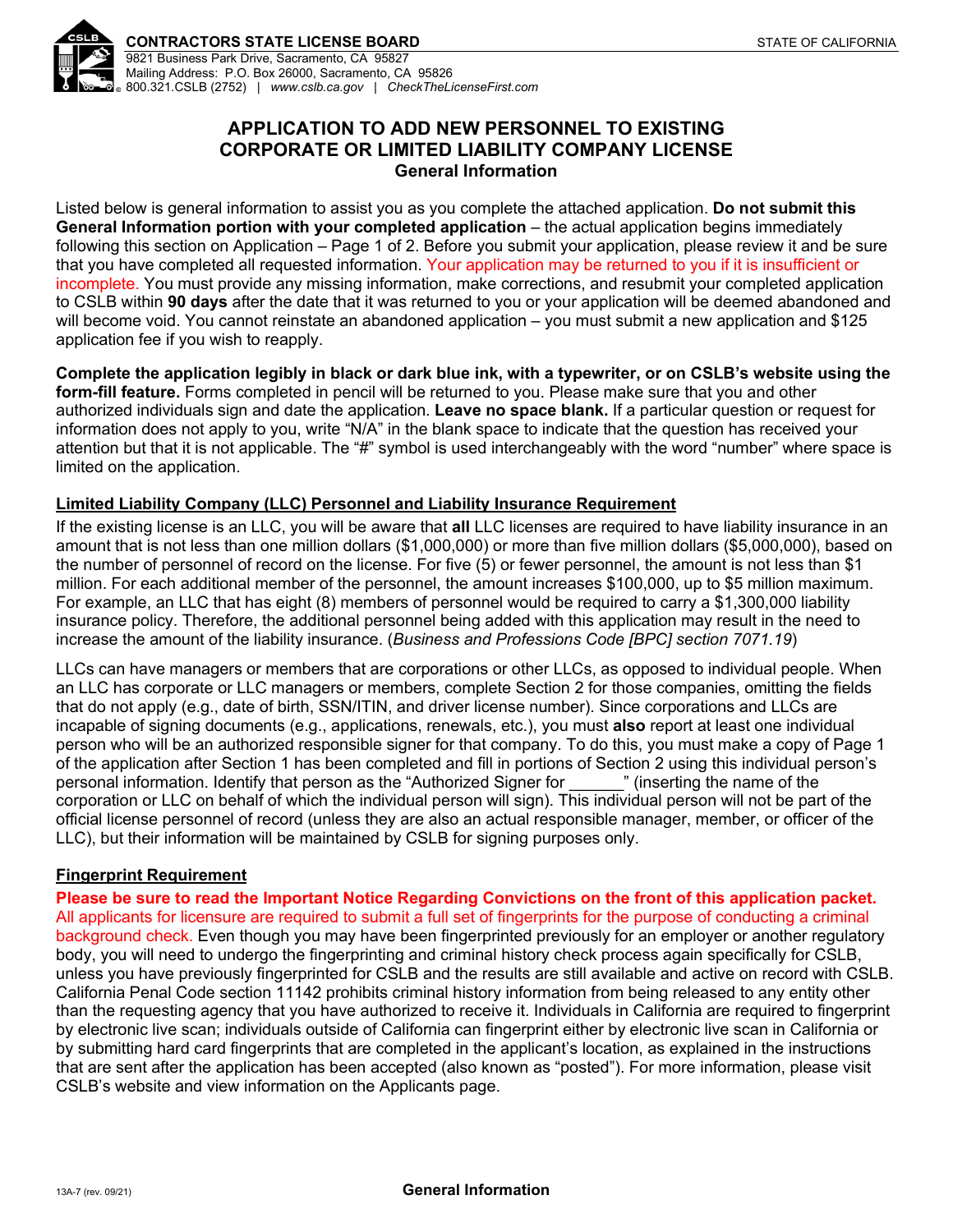

# **APPLICATION TO ADD NEW PERSONNEL TO EXISTING CORPORATE OR LIMITED LIABILITY COMPANY LICENSE General Information** *(continued)*

## **Collection of Social Security Numbers and Individual Taxpayer Identification Numbers**

With the exception of the driver license number, all information requested on the application is mandatory, including disclosure of U.S. Social Security numbers (SSN) and individual taxpayer identification numbers (ITIN). Collection of the SSN and ITIN is authorized by BPC sections 30, 31, and 7145.5. SSNs and ITINs are used exclusively for the purpose of tax enforcement, compliance with any judgment or order for family support in accordance with Family Code section 17520, measurement of employment outcomes of students who participate in career technical education programs offered by the California Community Colleges as required by BPC section 30, and investigation of tax evasion and violations of cash-pay reporting laws as set forth in Section 329 of the Unemployment Insurance Code. If you fail to disclose your SSN or ITIN, your application will not be processed, and you will be reported to the Franchise Tax Board; they may assess a \$100 penalty against you.

#### **Collection of Personal Information**

CSLB collects the personal information requested on the following form as authorized by BPC sections 30, 31, 141, 480, 7068.2, 7069, 7071, 7073, and 7145.5 and Title16 of the California Code of Regulations section 816. CSLB uses this information to identify and evaluate applicants for licensure, issue and renew licenses, and enforce licensing standards set by law and regulation. Submission of the requested information is mandatory. CSLB cannot consider your application unless you provide all of the requested information. You may review the records maintained by CSLB that contain your personal information, unless the records are identified as confidential information and exempted from disclosure by the Information Practices Act, including Civil Code section 1798.40. CSLB makes every effort to protect the personal information you provide us; however, it may be disclosed in response to a Public Records Act request as allowed by the Information Practices Act; to another government agency as required by state or federal law or as provided in Civil Code section 1798.24; or in response to a court or administrative order, a subpoena, or a search warrant. The Custodian of Records is responsible for maintaining the information on this form and may be contacted at the address and telephone number listed in the letterhead at the top of this General Information portion for questions about this notice or access to records.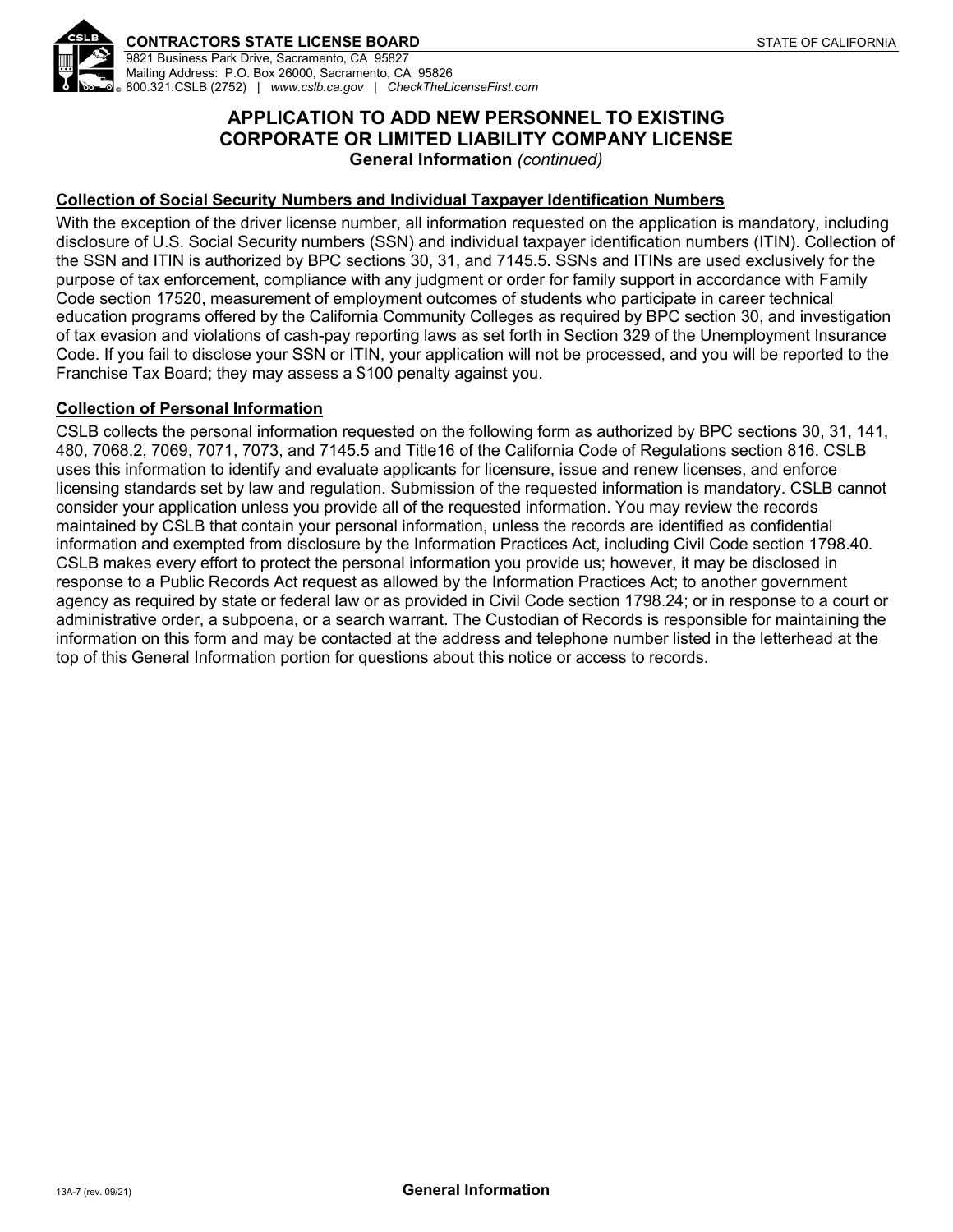FOR CSLB USE ONLY

**CONTRACTORS STATE LICENSE BOARD STATE OF CALIFORNIA** 

9821 Business Park Drive, Sacramento, CA 95827 Mailing Address: P.O. Box 26000, Sacramento, CA 95826 800-321-CSLB (2752) | *www.cslb.ca.gov* | *CheckTheLicenseFirst.com*

## **Application to Add New Personnel to Existing Corporate or Limited Liability Company License – \$125 Fee**

*Use this application only to add NEW personnel of record to an existing corporate license (officer only) or to an existing limited liability company (LLC) (officer, manager, or member) license.*

- **Use one application for each new officer, manager, or member.** Each additional personnel must use a separate application.
- If you have additional licenses with the same corporate or LLC registration number (as issued by the California Secretary of State and listed in box 3 in Section 1), you must submit a copy of this form for **each license**. All licenses using the same corporate or LLC registration number must show the same officers, managers, and/or members.
- To report a **change of title** for current personnel of record on an existing license, use form 13A-7a Application to Report Change of Title for Current Officer or Personnel of an Existing Corporation or Limited Liability Company.
- To **disassociate personnel** from an existing license, including a responsible managing officer (RMO), responsible managing manager, responsible managing member, or responsible managing employee (RME), use form 13M-5 – Disassociation Request.
- To **replace a current qualifying individual (RMO, responsible managing manager, responsible managing member, or RME)** on an existing license, use form 13A-2a – Application for Replacing the Qualifying Individual.

#### **Please type or print neatly and legibly in black or dark blue ink.**

#### **SECTION 1** – BUSINESS NAME AND ADDRESS

Please provide the full legal business name as it appears on the CSLB license. P.O. Boxes and private mailboxes (PMB) are **not** acceptable for the street address. Also include the license number as issued by CSLB and the registration number as issued by the California Secretary of State.

| 1. FULL BUSINESS NAME                                                                                                                                                                                                                                                                                             |                                                                                                                                                                                                                    |                            | 2. CSLB LICENSE NUMBER                              |                                      | 3. CORPORATE / LLC REGISTRATION # |                               |  |  |
|-------------------------------------------------------------------------------------------------------------------------------------------------------------------------------------------------------------------------------------------------------------------------------------------------------------------|--------------------------------------------------------------------------------------------------------------------------------------------------------------------------------------------------------------------|----------------------------|-----------------------------------------------------|--------------------------------------|-----------------------------------|-------------------------------|--|--|
|                                                                                                                                                                                                                                                                                                                   |                                                                                                                                                                                                                    |                            |                                                     |                                      |                                   |                               |  |  |
|                                                                                                                                                                                                                                                                                                                   | 4a. BUSINESS MAILING ADDRESS - Number/Street or P.O. Box                                                                                                                                                           |                            | City                                                |                                      | State                             | ZIP Code                      |  |  |
|                                                                                                                                                                                                                                                                                                                   |                                                                                                                                                                                                                    |                            |                                                     |                                      |                                   |                               |  |  |
|                                                                                                                                                                                                                                                                                                                   | 4b. BUSINESS STREET ADDRESS - Number/Street Only - NO P.O. Boxes or PMBs                                                                                                                                           |                            | City                                                |                                      | State                             | ZIP Code                      |  |  |
|                                                                                                                                                                                                                                                                                                                   |                                                                                                                                                                                                                    |                            |                                                     |                                      |                                   |                               |  |  |
| 5. BUSINESS PHONE NUMBER                                                                                                                                                                                                                                                                                          |                                                                                                                                                                                                                    | <b>BUSINESS FAX NUMBER</b> | <b>BUSINESS EMAIL ADDRESS</b>                       |                                      |                                   |                               |  |  |
|                                                                                                                                                                                                                                                                                                                   |                                                                                                                                                                                                                    |                            |                                                     |                                      |                                   |                               |  |  |
|                                                                                                                                                                                                                                                                                                                   |                                                                                                                                                                                                                    |                            |                                                     |                                      |                                   |                               |  |  |
| <b>SECTION 2 - NEW PERSONNEL'S FULL LEGAL NAME AND ADDRESS</b><br>Please provide the full legal name of the new personnel (individual or company) that will be added to the license. If the individual does not have a                                                                                            |                                                                                                                                                                                                                    |                            |                                                     |                                      |                                   |                               |  |  |
| middle name, write "None" or "No Middle Name" in the space provided. If the individual has only an initial for their first or middle name, write "(Initial<br>Only)" after the initial. When adding a company to the personnel of an LLC license, see the General Information page for LLC personnel information. |                                                                                                                                                                                                                    |                            |                                                     |                                      |                                   |                               |  |  |
|                                                                                                                                                                                                                                                                                                                   | 6. NEW PERSONNEL'S FULL LEGAL NAME - Last<br>First                                                                                                                                                                 | Middle                     |                                                     | DATE OF BIRTH                        |                                   | SOCIAL SECURITY NUMBER / ITIN |  |  |
|                                                                                                                                                                                                                                                                                                                   |                                                                                                                                                                                                                    |                            |                                                     |                                      |                                   |                               |  |  |
|                                                                                                                                                                                                                                                                                                                   |                                                                                                                                                                                                                    |                            |                                                     |                                      |                                   |                               |  |  |
| 7. RESIDENCE ADDRESS - Number/Street Only - NO P.O. Boxes or PMBs                                                                                                                                                                                                                                                 |                                                                                                                                                                                                                    | City                       |                                                     | <b>State</b>                         | ZIP Code                          |                               |  |  |
|                                                                                                                                                                                                                                                                                                                   | 8. TITLE OR POSITION (check only one) May NOT be an RMO or RME (see above about replacing a qualifying                                                                                                             |                            |                                                     |                                      |                                   |                               |  |  |
| individual). Officer title = president, secretary, and/or treasurer                                                                                                                                                                                                                                               |                                                                                                                                                                                                                    | DRIVER LICENSE NUMBER      |                                                     |                                      |                                   |                               |  |  |
|                                                                                                                                                                                                                                                                                                                   |                                                                                                                                                                                                                    |                            |                                                     |                                      |                                   |                               |  |  |
|                                                                                                                                                                                                                                                                                                                   |                                                                                                                                                                                                                    |                            |                                                     | HOME PHONE NUMBER                    |                                   |                               |  |  |
|                                                                                                                                                                                                                                                                                                                   |                                                                                                                                                                                                                    |                            | $\Box$ Manager<br>$\Box$ Member                     |                                      |                                   |                               |  |  |
| 9. I/we certify under penalty of perjury under the laws of the State of California that all statements, answers, and representations made in this<br>application, including all supplementary statements attached hereto, are true and correct, and that I have reviewed the entire contents of this              |                                                                                                                                                                                                                    |                            |                                                     |                                      |                                   |                               |  |  |
|                                                                                                                                                                                                                                                                                                                   | application. In signing and submitting this application, I also authorize the Franchise Tax Board to provide CSLB with required tax information<br>pursuant to Business and Professions Code [BPC] section 7145.5. |                            |                                                     |                                      |                                   |                               |  |  |
| Date                                                                                                                                                                                                                                                                                                              | Signature of <b>New</b> Personnel                                                                                                                                                                                  |                            |                                                     | <b>Printed Name of New Personnel</b> |                                   |                               |  |  |
|                                                                                                                                                                                                                                                                                                                   |                                                                                                                                                                                                                    |                            |                                                     |                                      |                                   |                               |  |  |
| Date                                                                                                                                                                                                                                                                                                              | Signature of Current Officer, Manager, or Member                                                                                                                                                                   |                            | Printed Name of Current Officer, Manager, or Member |                                      |                                   |                               |  |  |
|                                                                                                                                                                                                                                                                                                                   |                                                                                                                                                                                                                    |                            |                                                     |                                      |                                   |                               |  |  |
|                                                                                                                                                                                                                                                                                                                   |                                                                                                                                                                                                                    |                            |                                                     |                                      |                                   | FOR CSLB USE ONLY             |  |  |
|                                                                                                                                                                                                                                                                                                                   |                                                                                                                                                                                                                    |                            |                                                     |                                      |                                   |                               |  |  |
|                                                                                                                                                                                                                                                                                                                   |                                                                                                                                                                                                                    |                            |                                                     |                                      |                                   |                               |  |  |

13A-7 (rev. 09/21) **Application – Page 1 of 2**